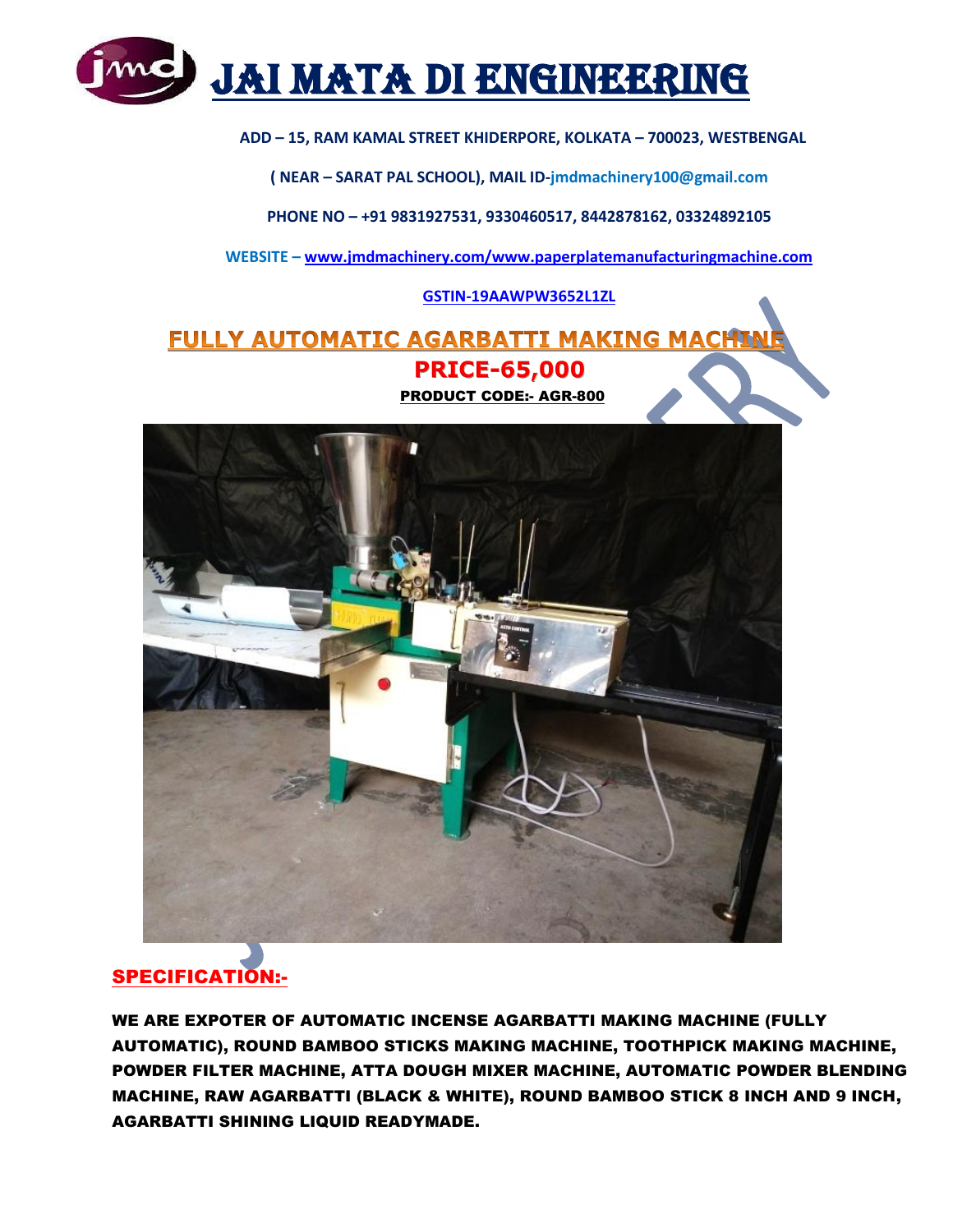



# PRODUCT SPECIFICATION

- PRODUCT CODE:-HT01
- LOW MAINTENANCE AND LOW NOISE MACHINE.
- . MACHINE WILL AUTOMATICALLY FEED THE STICKS AND WILL COMPLETE THE PRODUCTION.
- STICK SIZES 8", 9" ,10" LENGTH EASILY CAN BE MADE.
- MACHINES WEIGHT- 80-108 KG.
- MATERIAL USED- WOOD DUSTS, CHARCOL, INCENSE IN DIFFERENT FLAVOURS TO MIX IT UP FOR RAW MATERIALS.
- VIETNAM, HONGTONG MACHINE.
- USER MUST USE ROUND BAMBOO STICKS A GRADE QUALITY.
- IN 1 KG RAW MATERIAL 1100-1150 STICKS ARE MADE.
- IN 1 KG 3500 STICKS AVAILABLE
- . NO MORE MAINTENANCE, AUTOMATIC GRADING.
- PRODUCTION CAPACITY: 5-10 KG/HR OR 70-80 KG IN 10 HOUR.
- **RAW MATERIAL CAPACITY:-8-10 KG/ HOUR.**
- MACHINE SPEED:-200-250 STROKES/MIN.
- **POWER REQUIRED:-1 HP.**
- TYPE OF STICKS:-ROUND.
- 1 YEAR MOTOR WARRANTY.
- PRODUCTION CAPACITY DEPENDS ON BAMBOO STICKS QUALITY.